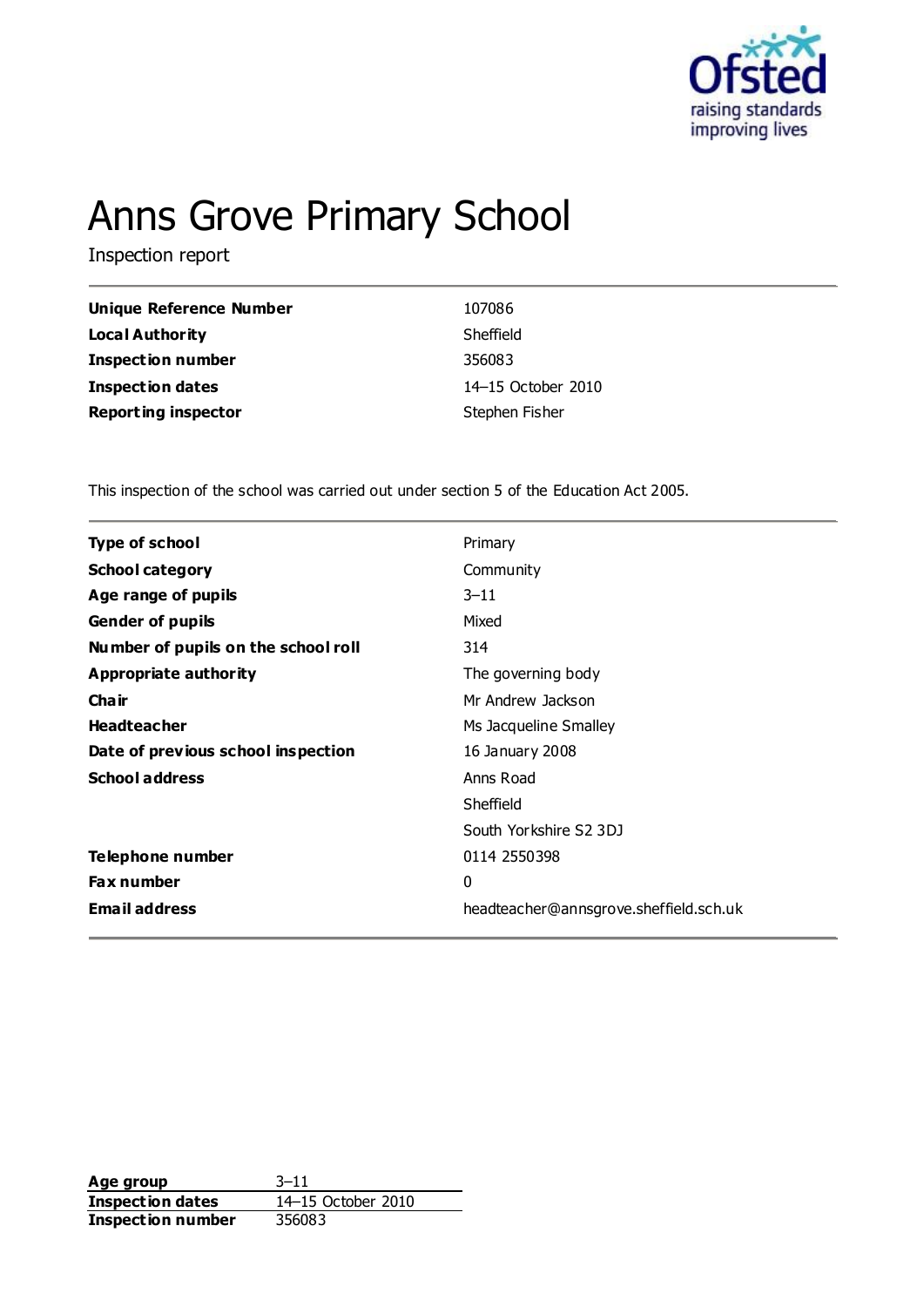The Office for Standards in Education, Children's Services and Skills (Ofsted) regulates and inspects to achieve excellence in the care of children and young people, and in education and skills for learners of all ages. It regulates and inspects childcare and children's social care, and inspects the Children and Family Court Advisory Support Service (Cafcass), schools, colleges, initial teacher training, work-based learning and skills training, adult and community learning, and education and training in prisons and other secure establishments. It assesses council children's services, and inspects services for looked after children, safeguarding and child protection.

Further copies of this report are obtainable from the school. Under the Education Act 2005, the school must provide a copy of this report free of charge to certain categories of people. A charge not exceeding the full cost of reproduction may be made for any other copies supplied.

If you would like a copy of this document in a different format, such as large print or Braille, please telephone 0300 1234 234, or email **[enquiries@ofsted.gov.uk](mailto:enquiries@ofsted.gov.uk)**.

You may copy all or parts of this document for non-commercial educational purposes, as long as you give details of the source and date of publication and do not alter the documentation in any way.

To receive regular email alerts about new publications, including survey reports and school inspection reports, please visit our website and go to 'Subscribe'.

Royal Exchange Buildings St Ann's Square Manchester M2 7LA T: 0300 1234 234 Textphone: 0161 618 8524 E: **[enquiries@ofsted.gov.uk](mailto:enquiries@ofsted.gov.uk)** W: **[www.ofsted.gov.uk](http://www.ofsted.gov.uk/)**

© Crown copyright 2010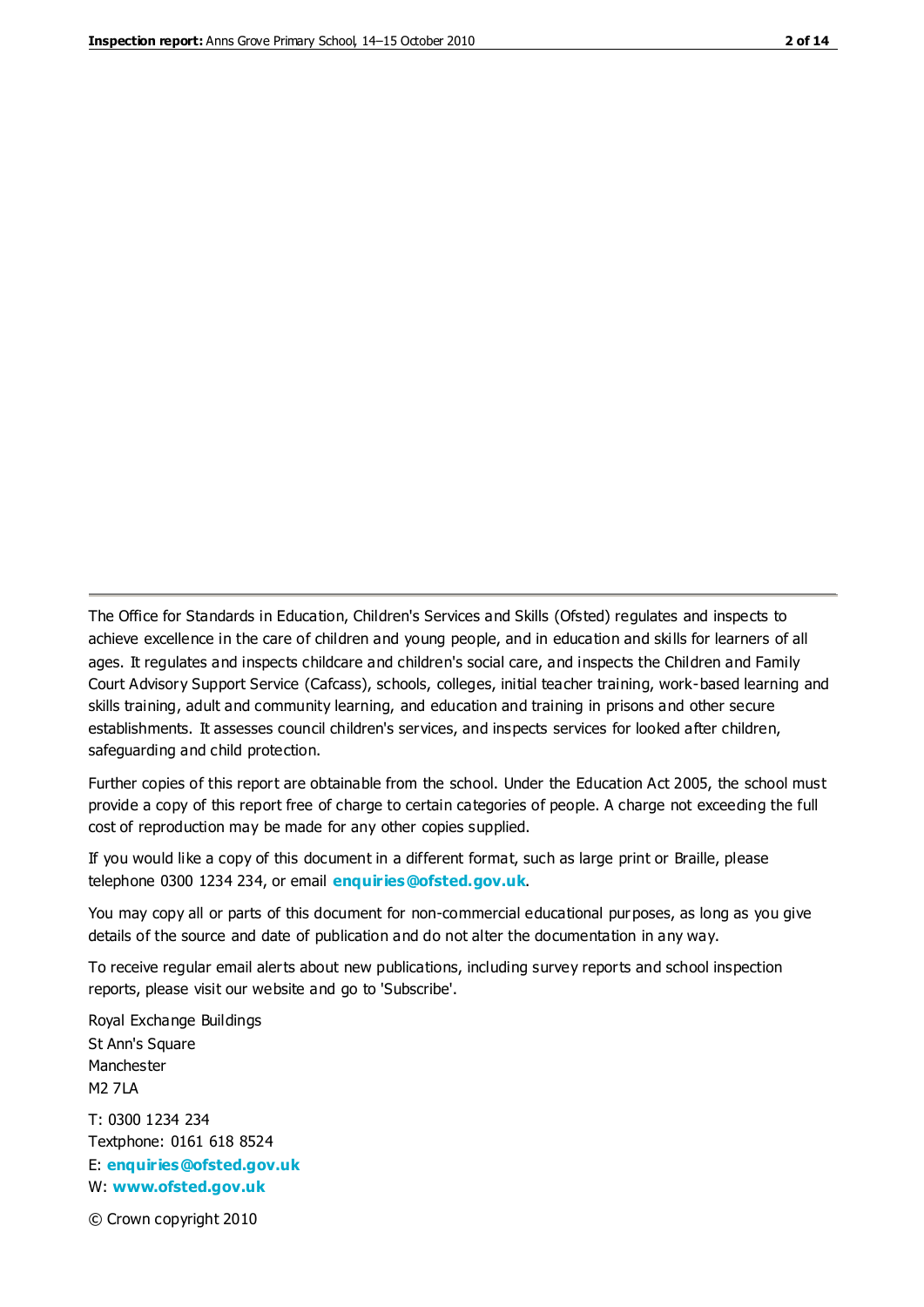# **Introduction**

This inspection was carried out by three additional inspectors. They observed eight teachers and 17 lessons. Meetings and discussions were held with groups of pupils, parents and carers, governors and staff. The inspectors observed the school's work, and looked at documentation including that relating to pupil safeguarding, the school's raising attainment plan, local authority visit reports, minutes of meetings of the governing body, records of pupils' progress and a range of school policies. The inspectors also examined pupils' work in their books and on display. The inspection team analysed 154 questionnaires from parents and carers, 93 from Key Stage 2 pupils and 33 from school staff.

The inspection team reviewed many aspects of the school's work. It looked in detail at the following.

- $\blacksquare$  The quality of teaching and in Key Stage 1 in particular.
- $\blacksquare$  The opportunities that pupils have for developing their writing skills in a range of subjects.
- The extent to which pupils develop their information and communication technology (ICT) skills and use them to support their learning in different subjects.
- The effectiveness of middle leaders in bringing about school improvement.

# **Information about the school**

Anns Grove is a larger than average-sized primary school. The proportion of pupils known to be eligible for free school meals is high. The proportion of pupils with special educational needs and/or disabilities is above average and the proportion with a statement of special educational needs is broadly average. The percentage of pupils from minority ethnic groups is well above average and rising. The percentage of pupils who speak English as an additional language is above average. The school runs a very well-attended breakfast club. It has achieved Healthy School status and is an 'Eco-school'.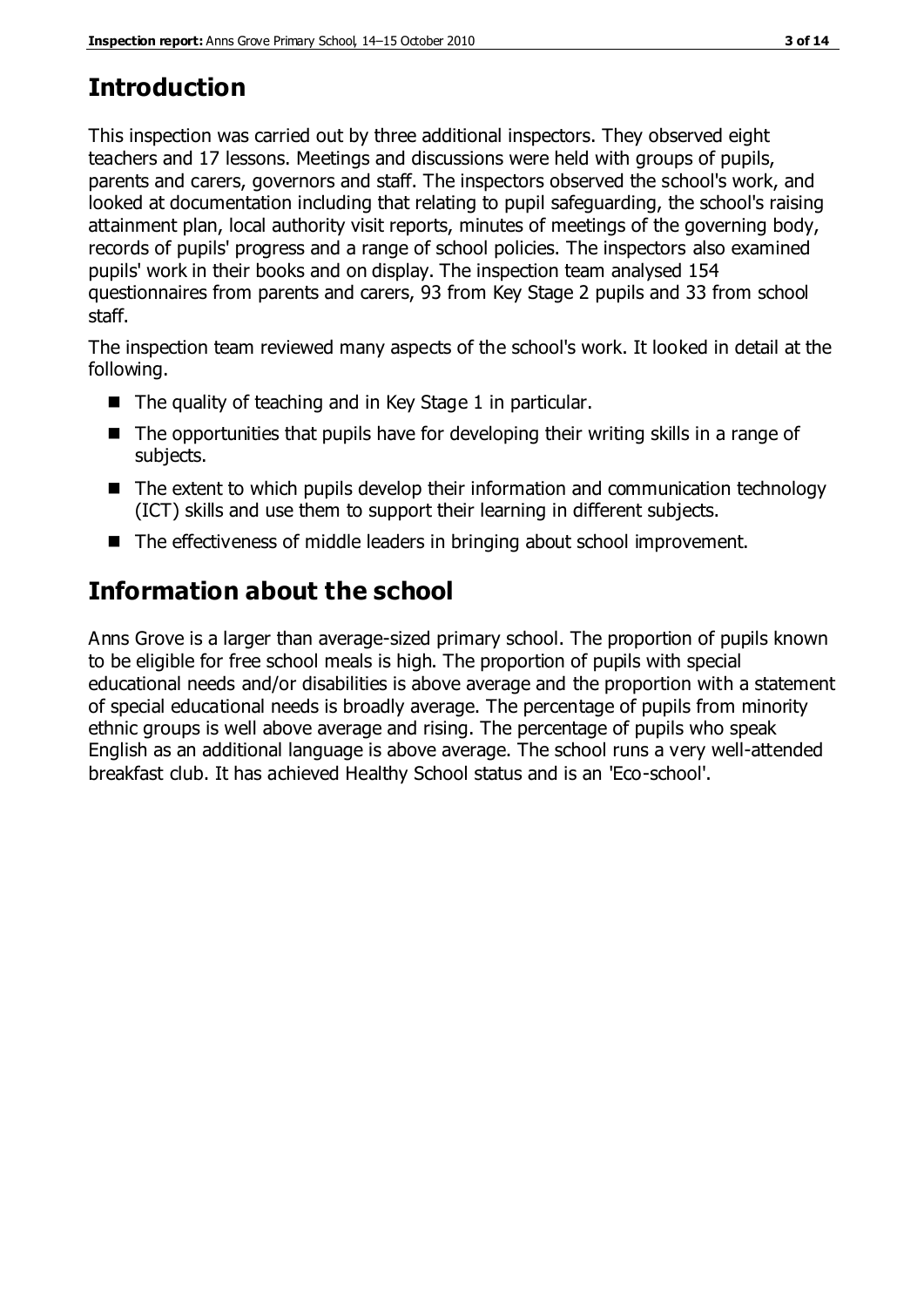# **Inspection judgements**

| Overall effectiveness: how good is the school?  |  |
|-------------------------------------------------|--|
| The school's capacity for sustained improvement |  |

### **Main findings**

Anns Grove is a good school. Children enter the school with skills and abilities well below average, particularly in terms of their communication skills. The outstanding care, guidance and support that pupils and families receive from the outset, and as pupils move through the school, have a significant impact. This includes excellent systems to help ensure that pupils are kept safe. Pupils behave exceptionally well and all groups of pupils, including those with special educational needs and/or disabilities, make good progress from their starting points. Parents and carers are very supportive of the school. The following comment is typical of their views, 'The special needs support is excellent, my child is making more progress here than originally thought possible. All staff are approachable, available and supportive.'

School leaders and the governing body monitor and evaluate the school's work effectively and have an accurate understanding of the school's strengths and its areas for development. Outcomes for pupils have improved strongly since the last inspection and the school plans effectively to help ensure that this forward momentum will continue; as such, it has a good capacity to improve.

The quality of teaching is good throughout the school and it has improved, in Key Stage 1 in particular, since the last inspection. Pupils' attainment is broadly in line with the national average by the end of Key Stage 2 and attainment in mathematics and science has been improving strongly over the last three years. Although attainment in English has been improving steadily, pupils' attainment in reading is higher than that in writing, where attainment remains below average. There are some good examples of teachers making meaningful links between subjects to stimulate pupils' interest and promote the development of their writing skills. For example, Year 5 pupils used their knowledge of diet and health to devise questionnaires about healthy eating. However, the curriculum has not been fully planned to integrate learning in different subject areas and provide pupils with opportunities to write for a wide-range of purposes and audiences.

Planning and assessment procedures are developing well. Planned activities usually take account of the wide-ranging needs of the pupils, though the more-able pupils in Key Stages 1 and 2 are not always sufficiently well challenged. Most pupils receive good oral and written feedback from their teachers and know what they need to do to improve their work. Some of the older pupils make evaluative comments about their own work but neither these nor teachers' comments are routinely followed up so that pupils take the necessary steps to improvement.

## **What does the school need to do to improve further?**

Raise attainment in all subjects, particularly in pupils' writing, by: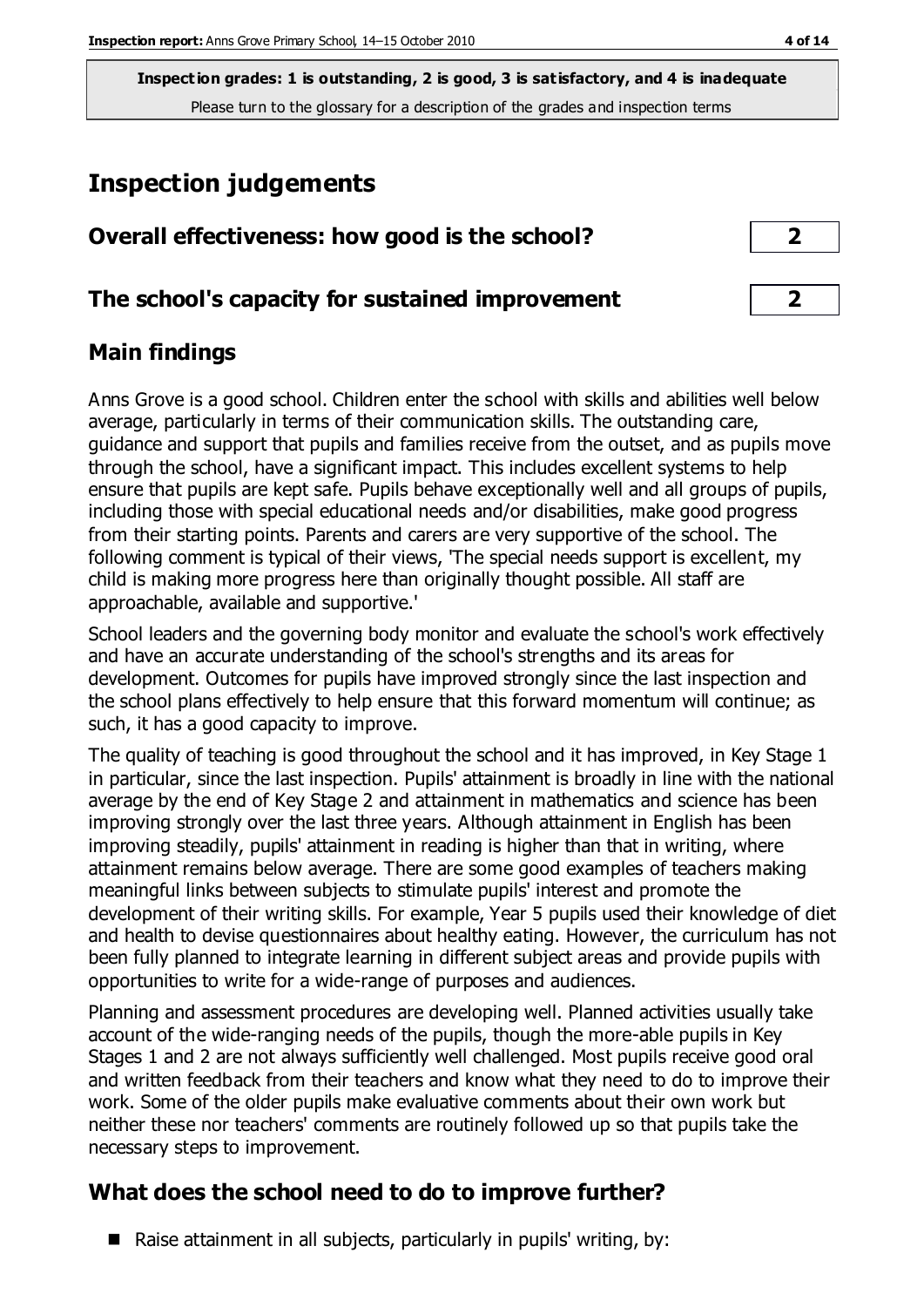- $-$  strengthening assessment practice in Key Stages 1 and 2 so that pupils are not only given guidance about what they need to do to improve but are consistently and explicitly shown how to do so
- $=$  ensuring that teaching and learning activities meet the needs of the more-able pupils effectively
- seeking and implementing ways of making the curriculum more imaginative and broad ranging.

#### **Outcomes for individuals and groups of pupils 2**

Pupils enjoy being at Anns Grove Primary School. Their constructive attitudes to learning, outstanding behaviour, readiness to follow their teachers' instructions and the positive ways in which pairs and small groups of pupils cooperate in lessons, all contribute significantly to their progress. Pupils themselves are delighted with the progress they make. For example, without being prompted, one pupil with special educational needs and/or disabilities said to an inspector, 'They show me how to learn here, I've got better at writing. Have a look at my book.' One of the reasons that pupils' behaviour in the school is outstanding is because they feel well supported by adults. One said, 'My teacher always stays calm and is positive about my work.' while another added, 'I trust her to guide me.'

The large majority of children enter Nursery with skills and abilities well below those typically expected for their age. Attainment at the end of Key Stage 1 is below average, though it has been improving in the last three years and reflects the fact that pupils are making good progress. Over the same period, pupils in Key Stage 2 have also made good progress so that by the time they leave the school attainment is a little above average in mathematics and science and just below average in English. Pupils are making satisfactory progress in the development of their ICT skills, though the use of ICT is not firmly embedded throughout the school.

Pupils conduct themselves exceptionally well in lessons, as they move around the school and on the playground, where they mix well and play energetically and happily. Those with special responsibilities carry them out diligently: they serve fruit, distribute games equipment and act as peer mentors to help resolve any disagreements. Pupils say that they feel very safe in school. They know what to do if they have any problems and are confident that any issues that they raise will be properly dealt with by the adults who look after them. Pupils have a good awareness of, and speak confidently about, the importance of exercise and having a healthy diet.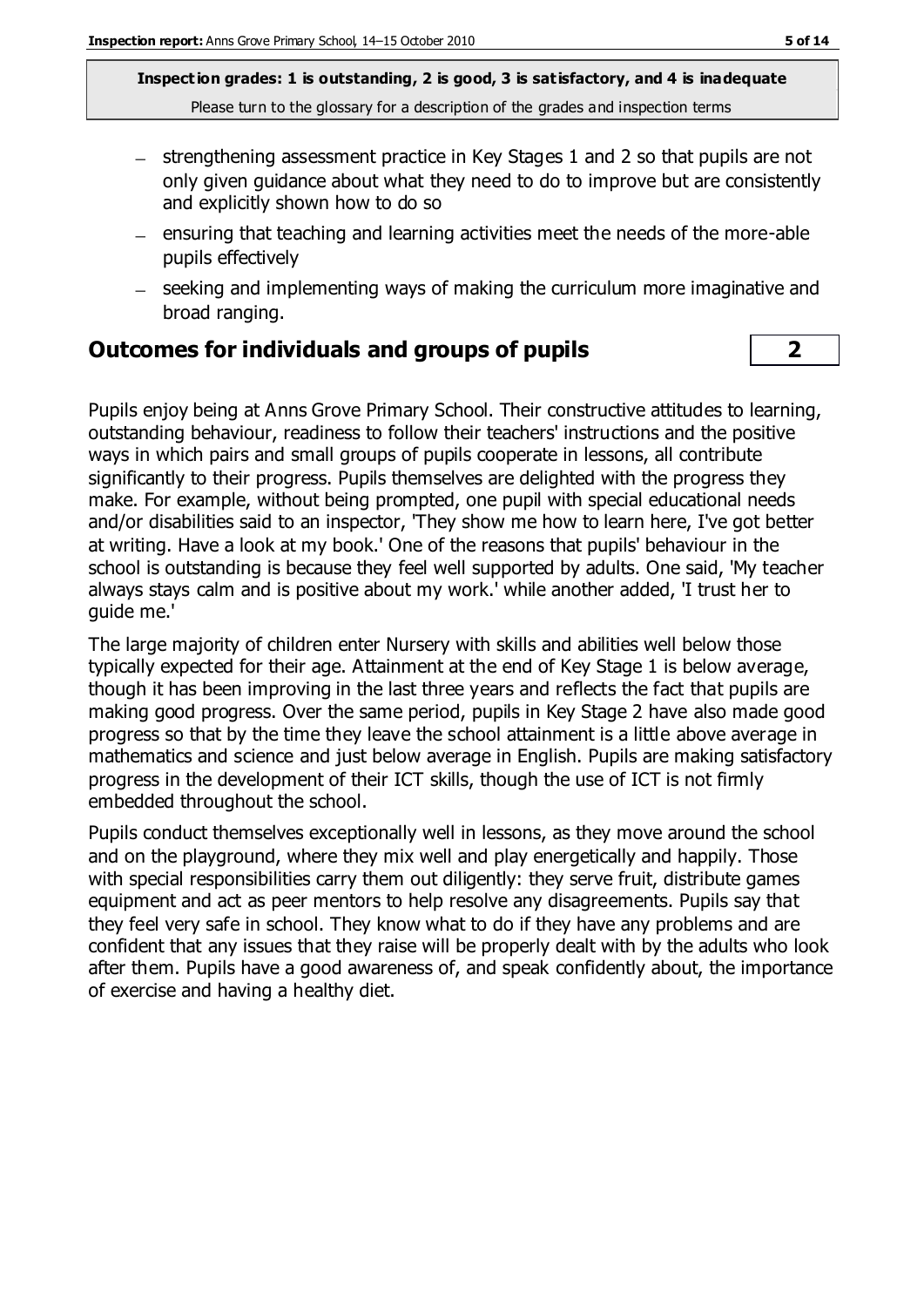# **Inspect ion grades: 1 is outstanding, 2 is good, 3 is satisfactory, and 4 is inadequate**

Please turn to the glossary for a description of the grades and inspection terms

These are the grades for pupils' outcomes

| Pupils' achievement and the extent to which they enjoy their learning                                                     | $\overline{\mathbf{2}}$ |
|---------------------------------------------------------------------------------------------------------------------------|-------------------------|
| Taking into account:<br>Pupils' attainment <sup>1</sup>                                                                   | 3                       |
| The quality of pupils' learning and their progress                                                                        | $\mathfrak{D}$          |
| The quality of learning for pupils with special educational needs and/or disabilities<br>and their progress               | $\overline{2}$          |
| The extent to which pupils feel safe                                                                                      | 2                       |
| Pupils' behaviour                                                                                                         | 1                       |
| The extent to which pupils adopt healthy lifestyles                                                                       | $\overline{\mathbf{2}}$ |
| The extent to which pupils contribute to the school and wider community                                                   | 2                       |
| The extent to which pupils develop workplace and other skills that will contribute to<br>their future economic well-being | 3                       |
| Taking into account:<br>Pupils' attendance <sup>1</sup>                                                                   | 3                       |
| The extent of pupils' spiritual, moral, social and cultural development                                                   | 2                       |

<sup>1</sup> The grades for attainment and attendance are: 1 is high; 2 is above average; 3 is broadly average; and 4 is low

## **How effective is the provision?**

Teaching is good. In all lessons, teachers clearly explain to pupils what and how they will be learning. Pupils are encouraged to work together or, when working individually, to be able to concentrate and apply themselves well. Teachers make good use of subject specific vocabulary, provide pupils with a good range of opportunities to talk about their learning in pairs, small groups and in front of the class. For example, in a Year 6 poetry lesson, pupils evaluated readers' performances in terms of voice control, eye contact with the audience and expression. Teachers in all classes give pupils due praise and encouragement and relationships are good. Marking is used to recognise achievement and point out the next steps for improvement, though teachers do not routinely follow these up and explicitly help pupils to take those next steps. Lessons effectively meet the needs of pupils with special educational needs and/or disabilities, though there is not always sufficient challenge for the more-able pupils, who sometimes complete tasks very quickly and without difficulty. The curriculum has placed a strong and successful emphasis on pupils' personal and social development, together with improvement in pupils' literacy and numeracy skills. There are some good links between different areas of the curriculum, though this aspect of the school's provision is at a relatively early stage of development. The school provides a good range of extra-curricular clubs which are well-attended and much appreciated by the pupils.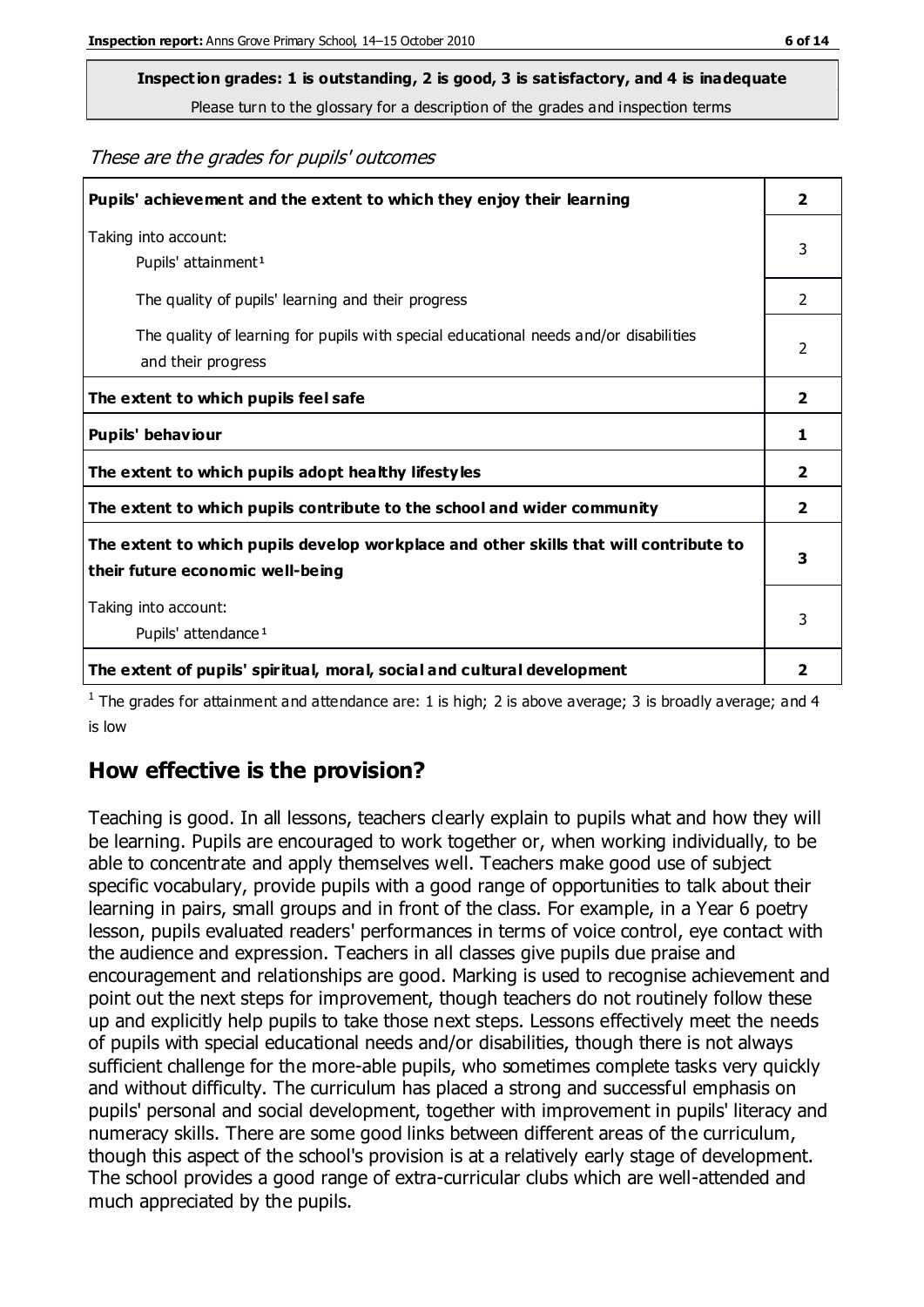The school provides exceptional care and guidance for pupils in support of their personal development and well-being, and pupils and their parents and carers really appreciate the way in which the school looks after them. The school is extremely welcoming, so much so that the well-attended Breakfast Club for pupils also attracts large numbers of parents and carers who join in the conversations and games activities. The school's work with families and a range of agencies in support of pupils who face difficult circumstances is deeply embedded at all levels, and vulnerable pupils and those with significant medical needs make particularly good progress. The school has an effective range of strategies in place for promoting good attendance. Despite this, there is a small number of families who do not send their children to school as regularly as they should.

| The quality of teaching                                                                                    |  |
|------------------------------------------------------------------------------------------------------------|--|
| Taking into account:<br>The use of assessment to support learning                                          |  |
| The extent to which the curriculum meets pupils' needs, including, where relevant,<br>through partnerships |  |
| The effectiveness of care, guidance and support                                                            |  |

These are the grades for the quality of provision

#### **How effective are leadership and management?**

The school has a friendly, purposeful and calm atmosphere. It is well led and an increasing number of school leaders are influencing school organisation and curriculum development. For example, Key Stage 1 now has a clear leadership and organisational structure, responsibility for the development of the mathematics curriculum is shared by leaders in Key Stages 1 and 2, and the Early Years Foundation Stage leader and the learning mentor run the 'Top Tips' and 'Family Treasures' programmes for parents and carers and their children. School leaders are highly motivated and at both the strategic and the day-to-day level, they demonstrate the ability to monitor the work of the school in order to bring about further improvement. The governing body is rigorous in ensuring that pupils and staff are safe and they discharge their statutory duties effectively. They have a good understanding of the school's strengths and areas for development, monitor the quality of teaching and learning in lessons and are actively involved in supporting school improvement and the development of community links.

The school has a very positive relationship with most groups of parents and carers, who say that they find school staff approachable and helpful. The school promotes equal opportunities well and is very effective in tackling any form of discrimination. There is a comprehensive awareness of safeguarding issues among governors and staff at all levels, all of whom receive regular training. The school works most effectively with other agencies to reduce the risk of harm to pupils. The school is a very cohesive community and pupils from different backgrounds get on noticeably well together. The school works very well with local agencies and community groups to promote pupils' understanding of the local community's religious and social context and plans are in place to develop pupils' understanding of the diverse nature of the wider world.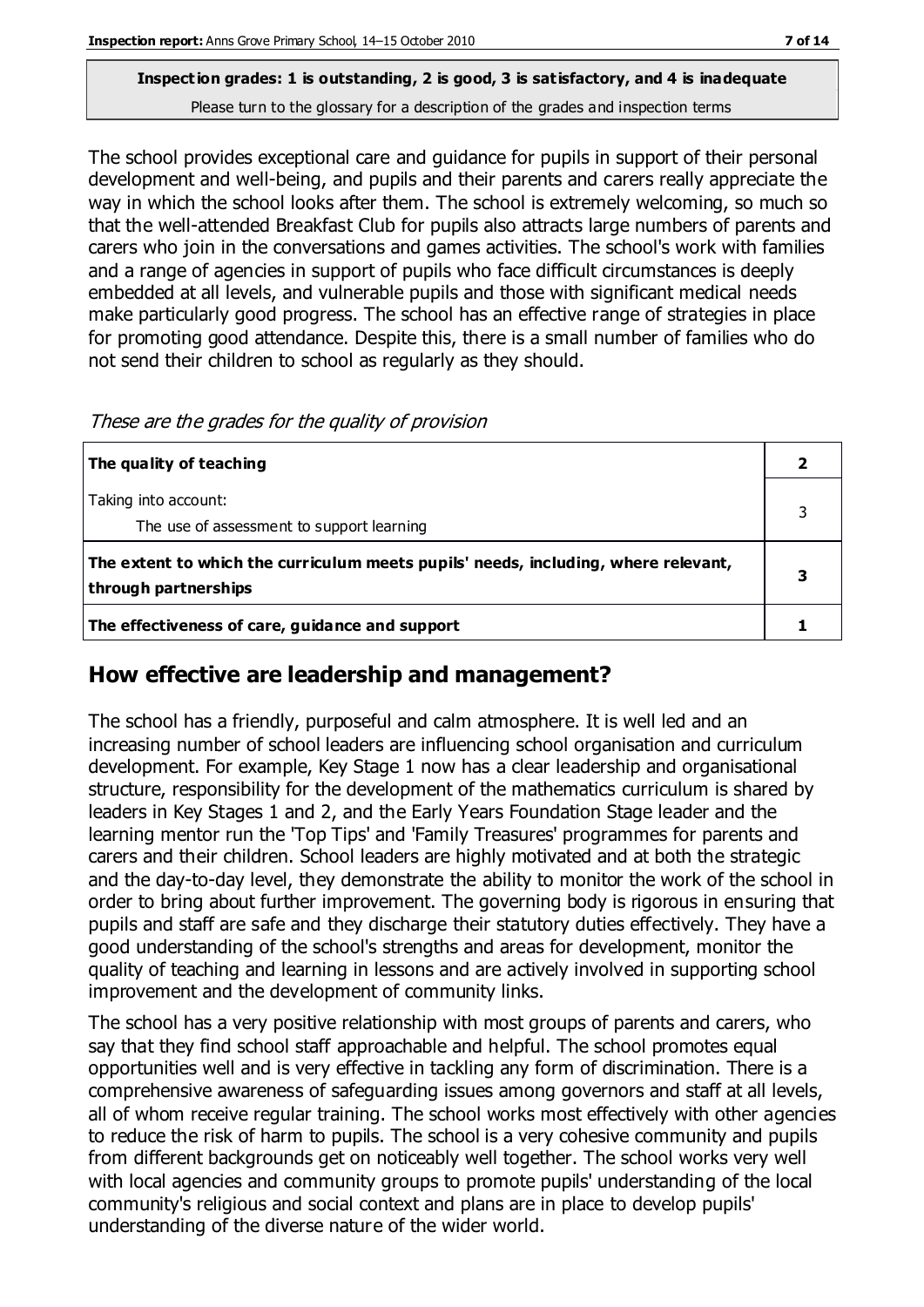**Inspect ion grades: 1 is outstanding, 2 is good, 3 is satisfactory, and 4 is inadequate**

Please turn to the glossary for a description of the grades and inspection terms

| The effectiveness of leadership and management in embedding ambition and driving<br><i>improvement</i>                                                           | $\overline{2}$          |
|------------------------------------------------------------------------------------------------------------------------------------------------------------------|-------------------------|
| Taking into account:<br>The leadership and management of teaching and learning                                                                                   | 2                       |
| The effectiveness of the governing body in challenging and supporting the<br>school so that weaknesses are tackled decisively and statutory responsibilities met | $\overline{2}$          |
| The effectiveness of the school's engagement with parents and carers                                                                                             | $\overline{\mathbf{2}}$ |
| The effectiveness of partnerships in promoting learning and well-being                                                                                           | $\mathbf{2}$            |
| The effectiveness with which the school promotes equality of opportunity and tackles<br>discrimination                                                           | $\overline{\mathbf{2}}$ |
| The effectiveness of safeguarding procedures                                                                                                                     | 1                       |
| The effectiveness with which the school promotes community cohesion                                                                                              | 3                       |
| The effectiveness with which the school deploys resources to achieve value for money                                                                             | $\overline{\mathbf{2}}$ |

#### These are the grades for leadership and management

## **Early Years Foundation Stage**

Children make good progress in their learning and social development in the Early Years Foundation Stage because their needs are met effectively. Children are very happy and they take good care of the toys and equipment that they use. They show respect for each other and enjoy good relationships with all adults. Children take interest in the activities and resources provided for them and demonstrate the ability to sustain concentration when playing and working – whether alone or in small groups. For example, a small group of Nursery children were absorbed in making 'rocket' pictures out of coloured wooden shapes, using small hammers and nails to fix their shapes onto cork boards. These children were very pleased at being able to make and to copy patterns. Many are very quiet when they join the school and some speak little or no English but by the time they enter the Reception class, most have developed in confidence and are happy to talk about what they are doing. Progress is particularly good in the development of children's personal and social skills; it is not as strong in reading and writing.

Adults have a good understanding of the children's learning and welfare requirements and ensure that the children are kept safe and are well supported. Staff go to great lengths to create good partnerships with parents and carers, including making home visits, providing 'workshops' and 'stay and play' sessions for them and by giving them opportunities to contribute to the children's 'All About Me' development books. The Early Years Foundation Stage leader has a good understanding of how to create a learning environment that will enable the children to flourish, including those with special educational needs and/or disabilities. Planning takes good account of the children's needs and abilities and provides children with a wide range of indoor and outdoor learning and play activities to choose from. Children's progress is monitored effectively and assessment activities are closely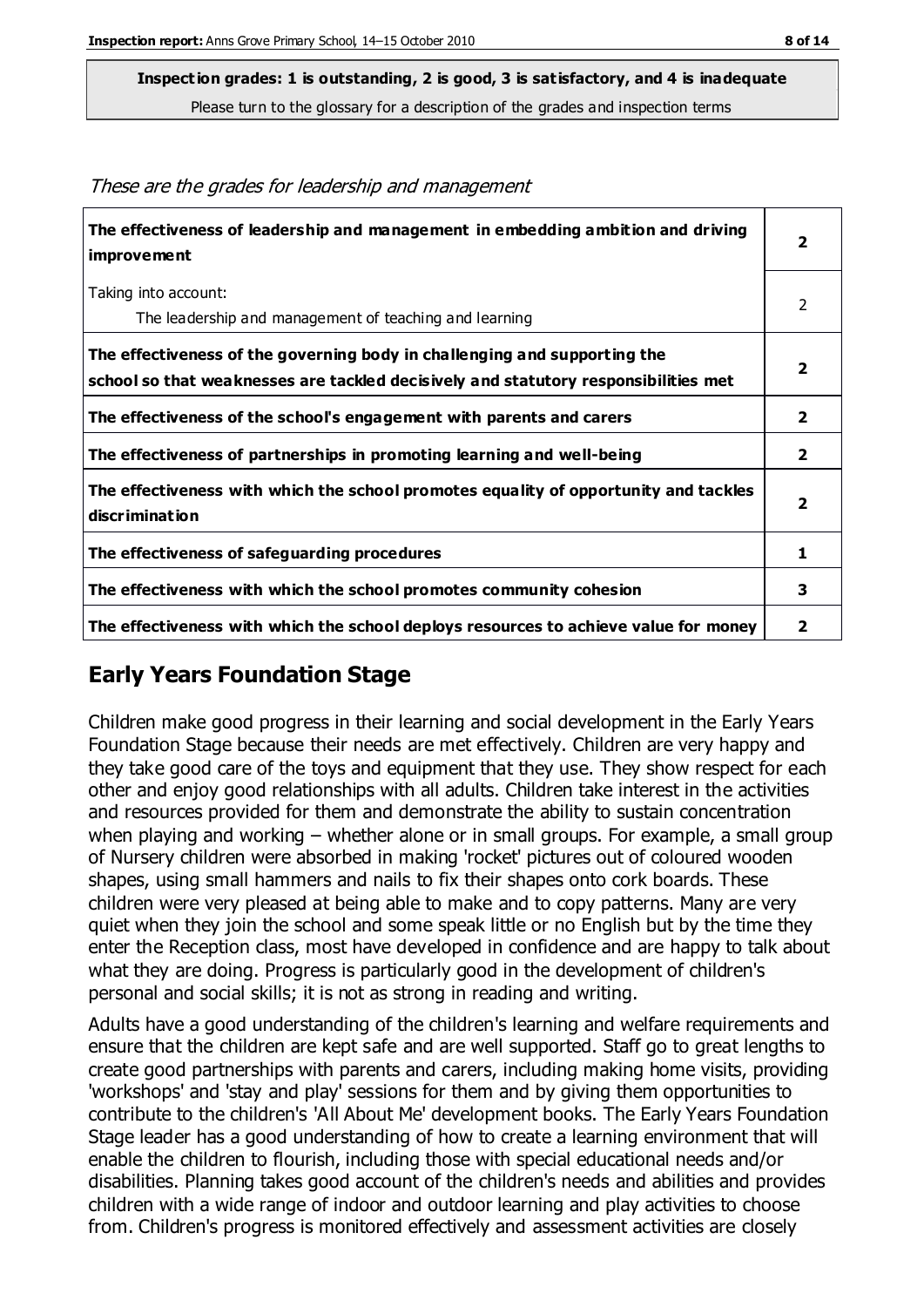linked to learning objectives and used to plan appropriate next-step activities for the children.

These are the grades for the Early Years Foundation Stage

| <b>Overall effectiveness of the Early Years Foundation Stage</b>                      |  |
|---------------------------------------------------------------------------------------|--|
| Taking into account:<br>Outcomes for children in the Early Years Foundation Stage     |  |
| The quality of provision in the Early Years Foundation Stage                          |  |
| The effectiveness of leadership and management of the Early Years Foundation<br>Stage |  |

#### **Views of parents and carers**

A higher than usual percentage of questionnaires was received by the inspection team. All agreed that their children enjoy school and almost all agreed that the school is well led, takes good care of the children and keeps them safe. Parents and carers who spoke to inspectors were also full of praise for the way that the school cares for their children. These views were confirmed by the findings of the inspection. A small number of parents and carers raised concerns about the progress of their children in the mixed-age classes. Inspection findings are that pupils make good progress overall, though teaching does not always take sufficient account of the needs of the more-able pupils.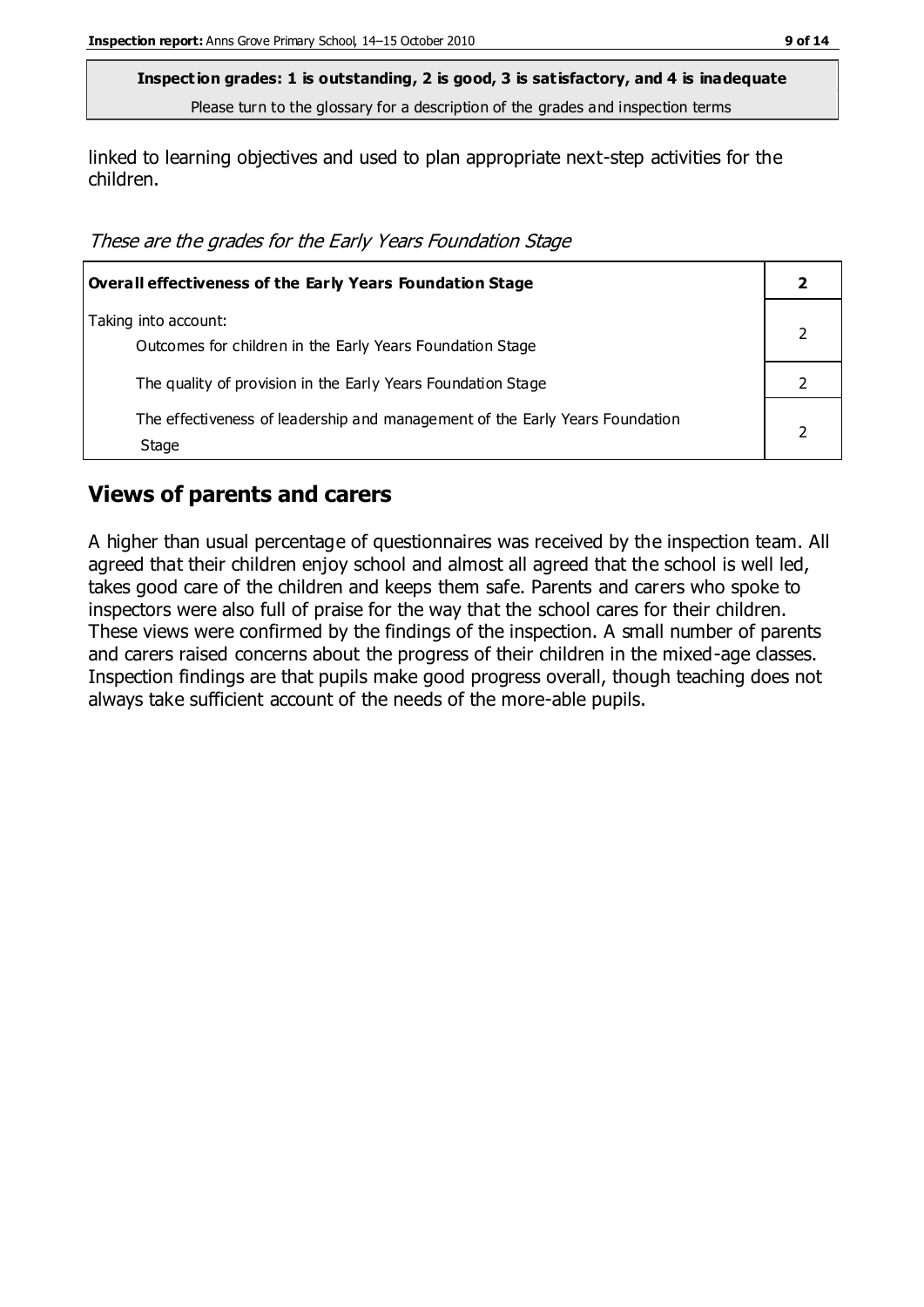#### **Responses from parents and carers to Ofsted's questionnaire**

Ofsted invited all the registered parents and carers of pupils registered at Anns Grove Primary School to complete a questionnaire about their views of the school.

In the questionnaire, parents and carers were asked to record how strongly they agreed with 13 statements about the school.

The inspection team received 154 completed questionnaires by the end of the on-site inspection. In total, there are 314 pupils registered at the school.

| <b>Statements</b>                                                                                                                                                                                                                                       | <b>Strongly</b><br>agree |               | <b>Agree</b> |               | <b>Disagree</b> |                | <b>Strongly</b><br>disagree |               |
|---------------------------------------------------------------------------------------------------------------------------------------------------------------------------------------------------------------------------------------------------------|--------------------------|---------------|--------------|---------------|-----------------|----------------|-----------------------------|---------------|
|                                                                                                                                                                                                                                                         | <b>Total</b>             | $\frac{1}{2}$ | <b>Total</b> | $\frac{1}{2}$ | <b>Total</b>    | $\frac{1}{2}$  | <b>Total</b>                | $\frac{1}{2}$ |
| My child enjoys school                                                                                                                                                                                                                                  | 89                       | 58            | 65           | 42            | 0               | $\mathbf 0$    | $\mathbf 0$                 | $\mathbf 0$   |
| The school keeps my child<br>safe                                                                                                                                                                                                                       | 100                      | 65            | 52           | 34            | $\mathbf{1}$    | $\mathbf{1}$   | $\mathbf 0$                 | $\mathbf 0$   |
| My school informs me about<br>my child's progress                                                                                                                                                                                                       | 77                       | 50            | 75           | 49            | $\overline{2}$  | $\mathbf{1}$   | $\mathbf 0$                 | $\mathbf 0$   |
| My child is making enough<br>progress at this school                                                                                                                                                                                                    | 72                       | 47            | 78           | 51            | 3               | $\overline{2}$ | $\mathbf 0$                 | $\mathbf 0$   |
| The teaching is good at this<br>school                                                                                                                                                                                                                  | 81                       | 53            | 72           | 47            | $\mathbf{1}$    | $\mathbf{1}$   | $\mathbf 0$                 | $\mathbf 0$   |
| The school helps me to<br>support my child's learning                                                                                                                                                                                                   | 75                       | 49            | 75           | 49            | $\overline{2}$  | 1              | $\mathbf 0$                 | $\mathbf 0$   |
| The school helps my child to<br>have a healthy lifestyle                                                                                                                                                                                                | 83                       | 54            | 64           | 42            | 4               | 3              | $\mathbf 0$                 | $\mathbf 0$   |
| The school makes sure that<br>my child is well prepared for<br>the future (for example<br>changing year group,<br>changing school, and for<br>children who are finishing<br>school, entering further or<br>higher education, or entering<br>employment) | 75                       | 49            | 73           | 47            | 3               | $\overline{2}$ | $\mathbf 0$                 | $\mathbf 0$   |
| The school meets my child's<br>particular needs                                                                                                                                                                                                         | 75                       | 49            | 76           | 49            | $\overline{2}$  | 1              | $\mathbf 0$                 | $\mathbf 0$   |
| The school deals effectively<br>with unacceptable behaviour                                                                                                                                                                                             | 57                       | 37            | 87           | 56            | 6               | 4              | $\mathbf{1}$                | $\mathbf{1}$  |
| The school takes account of<br>my suggestions and concerns                                                                                                                                                                                              | 51                       | 33            | 93           | 60            | 6               | 4              | $\Omega$                    | 0             |
| The school is led and<br>managed effectively                                                                                                                                                                                                            | 74                       | 48            | 75           | 49            | $\overline{2}$  | $\mathbf{1}$   | $\mathbf 0$                 | $\mathbf 0$   |
| Overall, I am happy with my<br>child's experience at this<br>school                                                                                                                                                                                     | 87                       | 56            | 64           | 42            | $\mathbf{1}$    | $\mathbf{1}$   | $\mathbf 0$                 | $\mathbf 0$   |

The table above summarises the responses that parents and carers made to each statement. The percentages indicate the proportion of parents and carers giving that response out of the total number of completed questionnaires. Where one or more parents and carers chose not to answer a particular question, the percentages will not add up to 100%.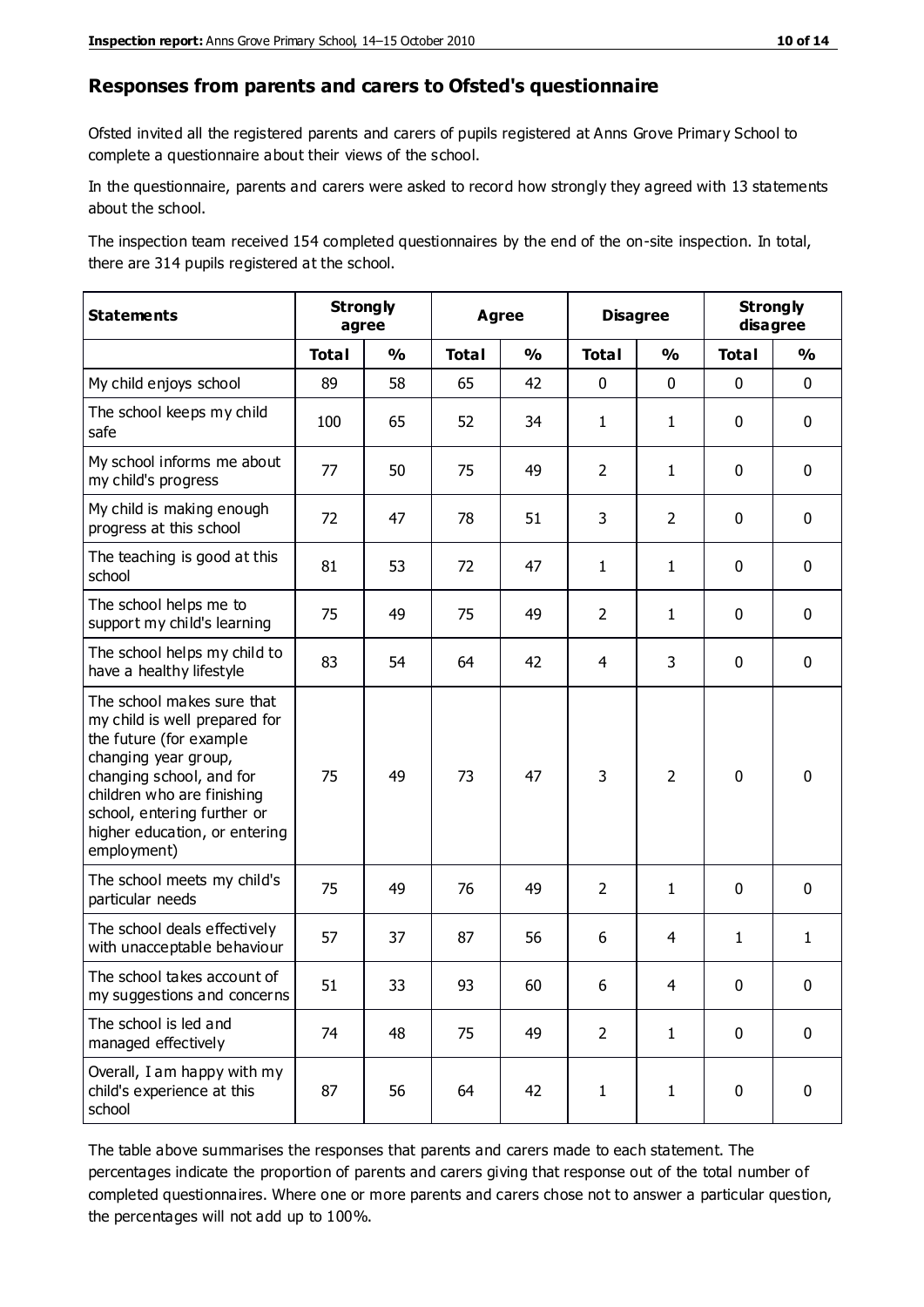# **Glossary**

| Grade   | <b>Judgement</b> | <b>Description</b>                                                                                                                                                                                                            |
|---------|------------------|-------------------------------------------------------------------------------------------------------------------------------------------------------------------------------------------------------------------------------|
| Grade 1 | Outstanding      | These features are highly effective. An outstanding school<br>provides exceptionally well for all its pupils' needs.                                                                                                          |
| Grade 2 | Good             | These are very positive features of a school. A school that<br>is good is serving its pupils well.                                                                                                                            |
| Grade 3 | Satisfactory     | These features are of reasonable quality. A satisfactory<br>school is providing adequately for its pupils.                                                                                                                    |
| Grade 4 | Inadequate       | These features are not of an acceptable standard. An<br>inadequate school needs to make significant improvement<br>in order to meet the needs of its pupils. Ofsted inspectors<br>will make further visits until it improves. |

### **What inspection judgements mean**

### **Overall effectiveness of schools**

|                       | Overall effectiveness judgement (percentage of schools) |      |                     |                   |
|-----------------------|---------------------------------------------------------|------|---------------------|-------------------|
| <b>Type of school</b> | <b>Outstanding</b>                                      | Good | <b>Satisfactory</b> | <b>Inadequate</b> |
| Nursery schools       | 58                                                      | 36   | 4                   | $\overline{2}$    |
| Primary schools       | 8                                                       | 43   | 40                  | 9                 |
| Secondary schools     | 10                                                      | 35   | 42                  | 13                |
| Sixth forms           | 13                                                      | 39   | 45                  | 3                 |
| Special schools       | 33                                                      | 42   | 20                  | 4                 |
| Pupil referral units  | 18                                                      | 40   | 29                  | 12                |
| All schools           | 11                                                      | 42   | 38                  | 9                 |

New school inspection arrangements were introduced on 1 September 2009. This means that inspectors now make some additional judgements that were not made previously.

The data in the table above are for the period 1 September 2009 to 31 March 2010 and are the most recently published data available (see **[www.ofsted.gov.uk](http://www.ofsted.gov.uk/)**). Please note that the sample of schools inspected during the autumn and spring terms 2009/10 was not representative of all schools nationally, as weaker schools are inspected more frequently than good or outstanding schools.

Percentages are rounded and do not always add exactly to 100. Secondary school figures in clude those that have sixth forms, and sixth form figures include only the data specifically for sixth form inspection judgements.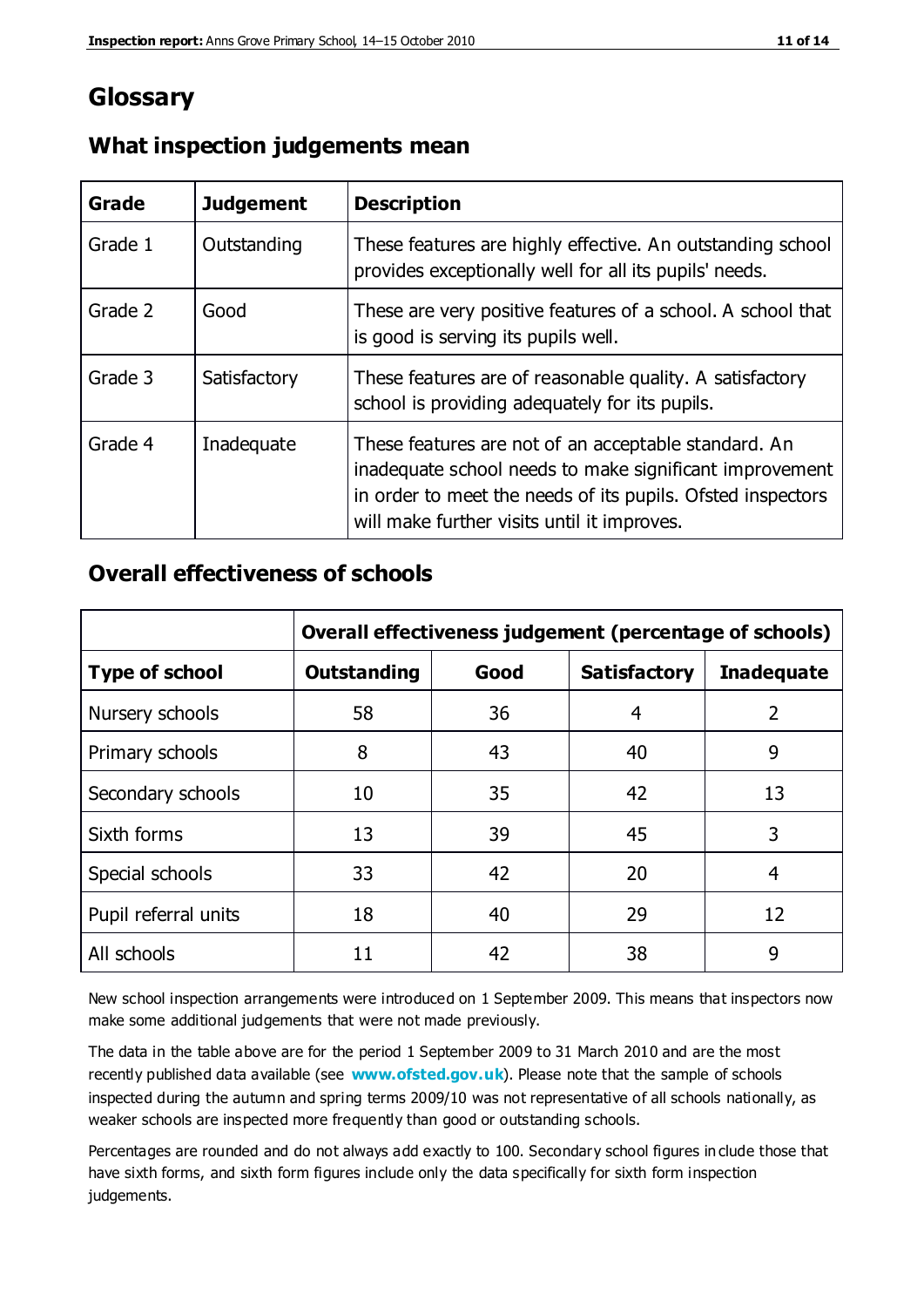# **Common terminology used by inspectors**

| Achievement:               | the progress and success of a pupil in their learning,<br>development or training.                                                                                                                                                          |  |
|----------------------------|---------------------------------------------------------------------------------------------------------------------------------------------------------------------------------------------------------------------------------------------|--|
| Attainment:                | the standard of the pupils' work shown by test and<br>examination results and in lessons.                                                                                                                                                   |  |
| Capacity to improve:       | the proven ability of the school to continue<br>improving. Inspectors base this judgement on what<br>the school has accomplished so far and on the quality<br>of its systems to maintain improvement.                                       |  |
| Leadership and management: | the contribution of all the staff with responsibilities,<br>not just the headteacher, to identifying priorities,<br>directing and motivating staff and running the school.                                                                  |  |
| Learning:                  | how well pupils acquire knowledge, develop their<br>understanding, learn and practise skills and are<br>developing their competence as learners.                                                                                            |  |
| Overall effectiveness:     | inspectors form a judgement on a school's overall<br>effectiveness based on the findings from their<br>inspection of the school. The following judgements,<br>in particular, influence what the overall effectiveness<br>judgement will be. |  |
|                            | The school's capacity for sustained<br>improvement.                                                                                                                                                                                         |  |
|                            | Outcomes for individuals and groups of pupils.                                                                                                                                                                                              |  |
|                            | The quality of teaching.                                                                                                                                                                                                                    |  |
|                            | The extent to which the curriculum meets<br>pupils' needs, including, where relevant,<br>through partnerships.                                                                                                                              |  |
|                            | The effectiveness of care, guidance and<br>support.                                                                                                                                                                                         |  |
| Progress:                  | the rate at which pupils are learning in lessons and<br>over longer periods of time. It is often measured by<br>comparing the pupils' attainment at the end of a key                                                                        |  |

stage with their attainment when they started.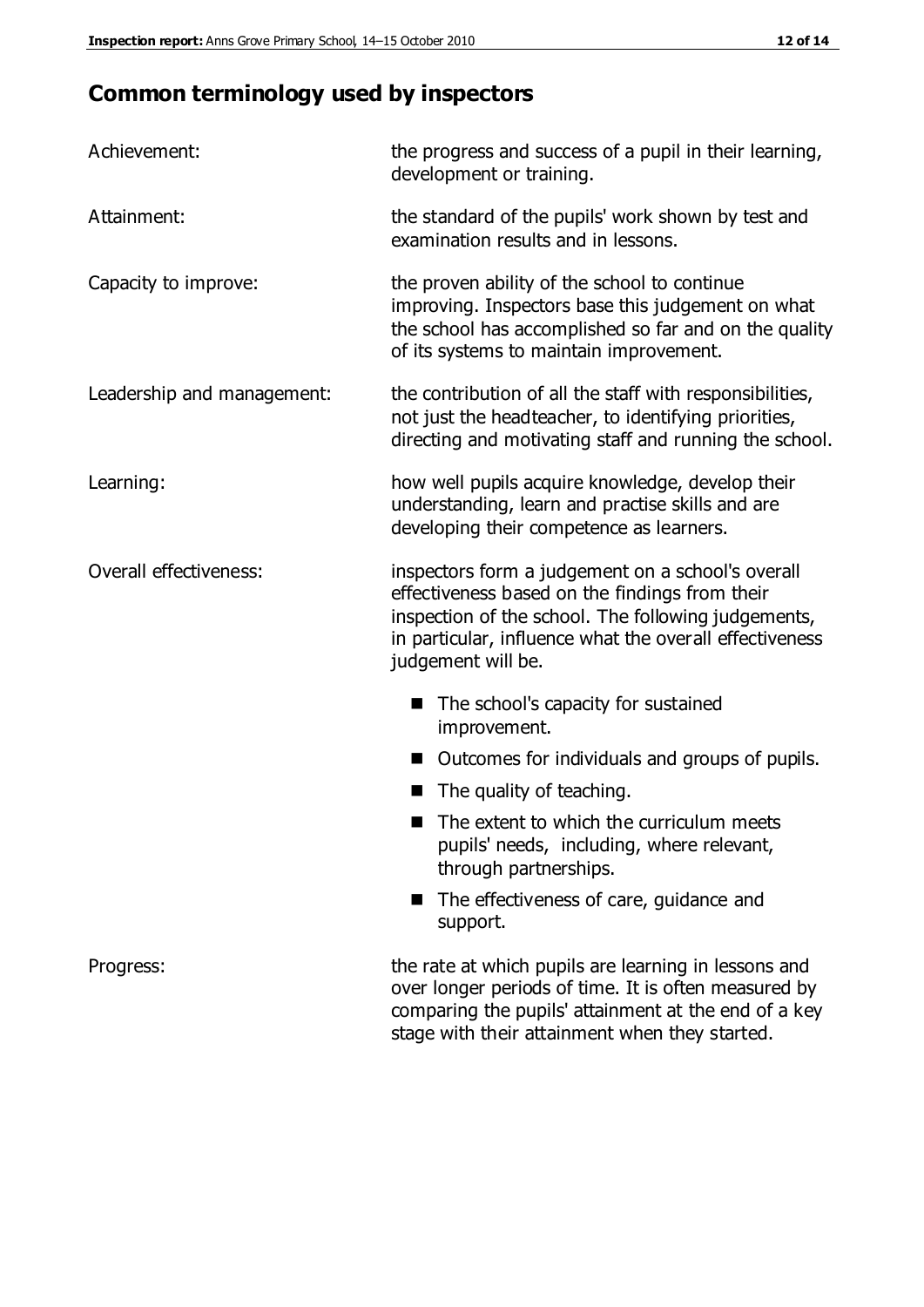#### **This letter is provided for the school, parents and carers to share with their children. It describes Ofsted's main findings from the inspection of their school.**

19 October 2010

#### Dear Pupils

#### **Inspection of Anns Grove Primary School, Sheffield S2 3DJ**

Thank you for making the inspection team so welcome when we visited your school recently. We are particularly grateful to those of you who talked to us in discussion groups, in lessons and on the playground. We were very impressed by your enthusiasm for school and by your excellent behaviour.

We judged that Anns Grove Primary School is a good school and school leaders, teachers and governors have worked very effectively to make it so. They look after you extremely well, keep you safe and successfully help you to develop your knowledge and skills as you move through the school. You have played a strong part in the school's success. Your very positive attitudes to learning, to each other and to the activities that the school provides for you, all help you to make good progress. Well done!

The school can improve still further and we have asked the headteacher, staff and governors to do three things to help bring this improvement about. These are to:

- give you clear guidance about what you need to do to improve and show you how to do so
- make sure that those of you who learn more quickly and easily are given tasks that are more closely matched to your needs
- $\blacksquare$  find ways of developing the school curriculum so that it provides you with a broader range of experiences.

You can help this improvement by continuing to work hard and behave well.

Yours sincerely

Mr Stephen Fisher Lead inspector